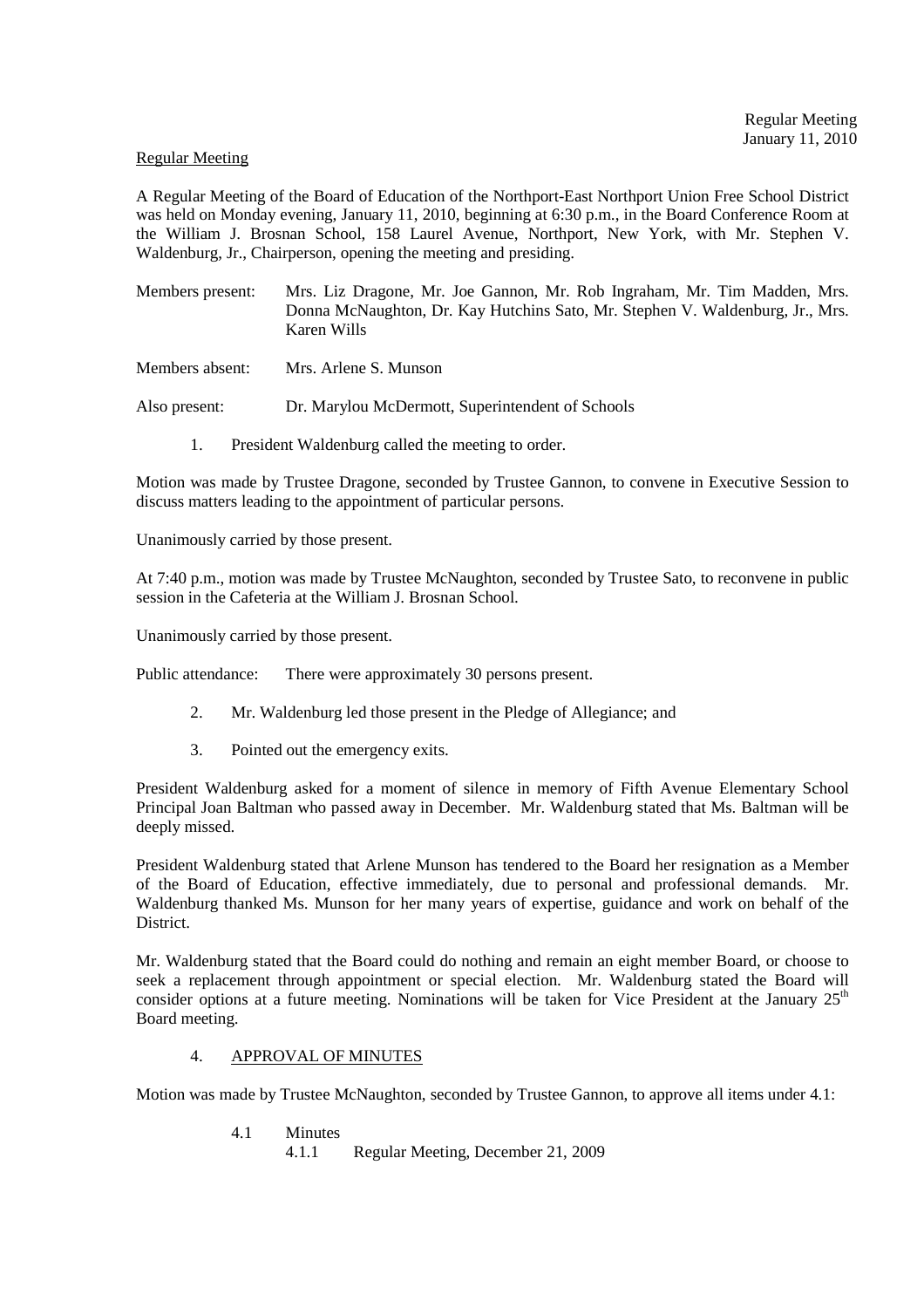Unanimously carried.

#### 5. SPECIAL REPORTS/ANNOUNCEMENTS FROM THE SUPERINTENDENT

Dr. Marylou McDermott, Superintendent, announced that A Midwinter Night's Dream had a hugely successful evening on January  $7<sup>th</sup>$ , receiving donations totaling to date of \$421,000.

5.1 Accomplishments of Staff and Students

 5.1.2 Ms. Patricia Schmitt, District Chairperson of English K-12, introduced Northport High School English Teacher, Suzanne Travis, who was awarded Dowling College/News 12's Educator of the Month. Ms. Schmitt stated that she nominated Ms. Travis because she exemplifies the characteristics of excellence. Ms. Schmitt noted that there were more than 60 nominees this year and Ms. Travis was one of twelve recipients.

 5.1.1 Mr. Drew Cronin, Director of Physical Education and Athletics, introduced George Suddell, Physical Education Department Student of the Month. Mr. Cronin stated that George was selected by the Physical Education Department based upon his class participation, integrity and leadership abilities. George's teachers describe him as an energetic, enthusiastic student who motivates his classmates through consistent effort, an outstanding example for his peers, and a true pleasure to teach and coach. Mr. Cronin noted that George has been a member of SHARE since his sophomore year and a Boy Scout for eight years. George volunteers with the Special Olympics every Sunday and works with the Make-A-Wish Foundation raising money for children with life threatening illnesses. Mr. Cronin also noted that George has participated on varsity football and wrestling and has been a competitive swimmer for ten years, winning the Coaches Award three years in a row, the Peer Award, and the Most Spirited Award for seven consecutive years. Mr. Cronin stated that George has earned Honor Roll distinction for the past two years and plans on attending either SUNY Cortland or Iona College majoring in early childhood education.

President Waldenburg and Superintendent McDermott congratulated George on his fine achievements and presented him with a commendation from the Board.

 5.2 Mr. Drew Cronin presented the 2009-2010 Instructional Initiatives in the area of Physical Education. Mr. Cronin discussed the elementary initiatives of continuing progress toward completion of the District-wide Physical Education Plan and continued use of the President's Physical Fitness test as a barometer of student's physical wellness. At the secondary level the initiatives are to continue to educate students through Health Infusion on topics such as drug awareness, alcohol and tobacco use; establishing common assessments for general Physical Education grades 9-12; and continuing to implement physical fitness assessments for grades 6-10. Mr. Cronin noted the District-wide initiatives of implementing a new Adapted Physical Education handbook; working jointly with the Wellness Committee to offer a physical fitness/wellness day on February 27, 2010 at the high school; offering professional development in the area of IEP/504 goal setting as it relates to Adapted Physical Education; and developing Adapted Physical Education "Best Practices" collaboration area using the *Moodle* on-line system. Mr. Cronin stated that the intramurals continue to provide a wide variety of intramural activities including weight training, basketball, soccer, Frisbee, volleyball, fitness activities, bowling, golf, and enhanced intramurals for the sixth grade students. Mr. Cronin stated that the fall season was very successful and noted the individual and team awards.

There was a brief discussion regarding the establishment of common assessments, participation in the intramural programs, the grading policy at the high school and students opting out, the implementation of the new Adapted Physical Education handbook, and physical education class makeup at the high school level.

President Waldenburg and Superintendent McDermott thanked Mr. Cronin for his informative report.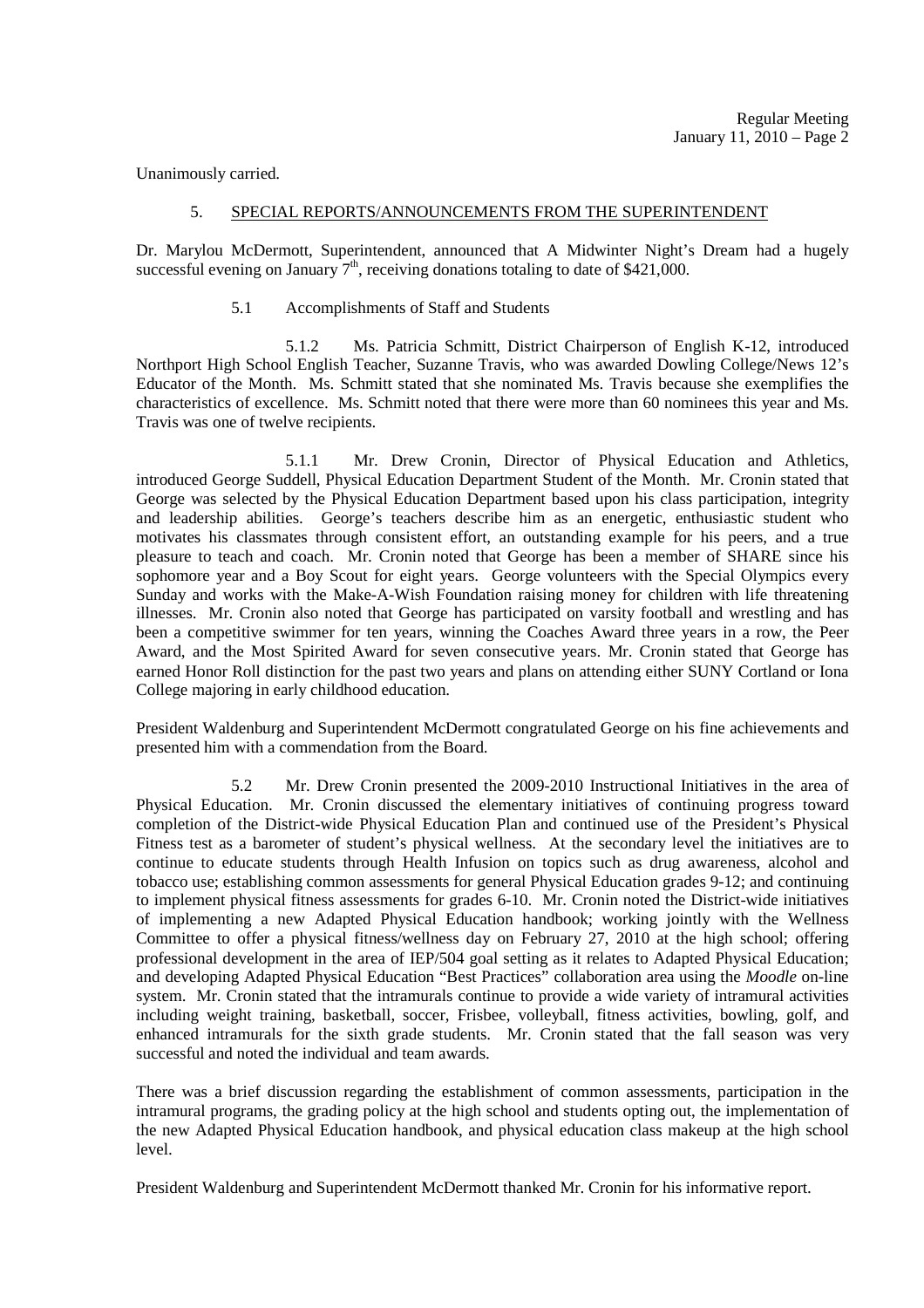5.3 Mr. David Storch presented the 2009 update on the International Baccalaureate Program. Mr. Storch stated that the IB Program is a comprehensive two-year international curriculum focusing on the process of learning, not just the acquisition of knowledge, emphasizing critical-thinking and problem-solving, promoting global vision, and providing skills vital to college readiness and success. Mr. Storch stated that the program is inclusive rather than exclusive in that any student may enroll in the full diploma program or challenge one or more IB courses within the certificate program. Mr. Storch stated that more than 43% of the combined Junior and Senior classes are taking at least one IB course prior to graduation at Northport High School.

Mr. Storch discussed assessments, enrollment and participation, performance history and examination results, score distributions, open enrollment, and presented a five year summary of IB Diploma Candidate statistics. Mr. Storch stated that more students are choosing a course of study that means working harder, taking more tests, and challenging themselves more.

During discussion with the Board, Mr. Storch noted that there are currently 14 special education students enrolled in IB courses. Several Board members commended Mr. Storch on the tremendous growth and success of the program. Mr. Storch noted that a 300 page analysis report of Northport's IB program from the Board of Directors of IB Americas, stated that the program is well aligned with the mission, philosophy and principals of IB.

There was further discussion of the IB survey, other IB school districts, the process of becoming and IB school, and college acceptance of IB credit.

The Board thanked Mr. Storch for his very comprehensive report.

 5.4 Dr. McDermott presented the financial projections and factors impacting the 2010- 2011 budget formation. Dr. McDermott explained that the unknown factors impacting the budget formation are State Aid allocation, teacher retirements, contract negotiations for the teacher/teaching assistants, clerical and teacher aides bargaining units, transportation contracts, and health insurance increases for 2011. Dr. McDermott noted that teacher retirements are due on January  $15<sup>th</sup>$  and the Governor is scheduled to present his proposed budget on January 19<sup>th</sup>.

Dr. McDermott discussed the following known factors that will impact the 2010-2011 budget formation: Enrollment is projected to decrease by 72 students, from 6,355 to 6,283. Teaching staff will decrease slightly in accordance with projected student enrollment. The District will continue to operate nine school buildings for K-12 education, and also maintain the William J. Brosnan School for central office, community service, and other District programs. Employee benefits are projected to increase by \$3,275,175 or 11.37%. Textbooks and supplies are projected to increase by \$22,923 or 1.68%. The allocation for equipment in the financial projections is \$379,808. The District will purchase SMART interactive whiteboards and replace all computer workstations at the middle schools with the first of the five year lease payment estimated to be \$243,230. The District will replace obsolete telecommunications equipment and services with the first of the five year lease payment estimated to be \$455,000. The District will purchase a five year music equipment lease with an estimated year one payment of \$7,000. Tuition is projected to increase \$118,500 for 10.3% over the current allocation. The rough estimate of the BOCES services increase is projected to be 6%. Long-term Debt Service is projected to decrease by \$1,195,000. Short-term Debt Service which includes interest on tax anticipation notes is projected at \$1,500,000.

Dr. McDermott discussed Interfund Transfers and Projected Revenue impacting the 2010-2011 projected budget. The projected 2010-2011 budget includes an appropriated transfer of \$1,000,000 to the Capital Fund, an appropriated transfer of \$375,000 to the Special Aid Fund, and a \$100,000 transfer to School Lunch. Dr. McDermott again noted that the Governor's Executive Proposal regarding State Aid to school districts will be made public later in the month. The Carry Forward Balance is projected at \$3,000,000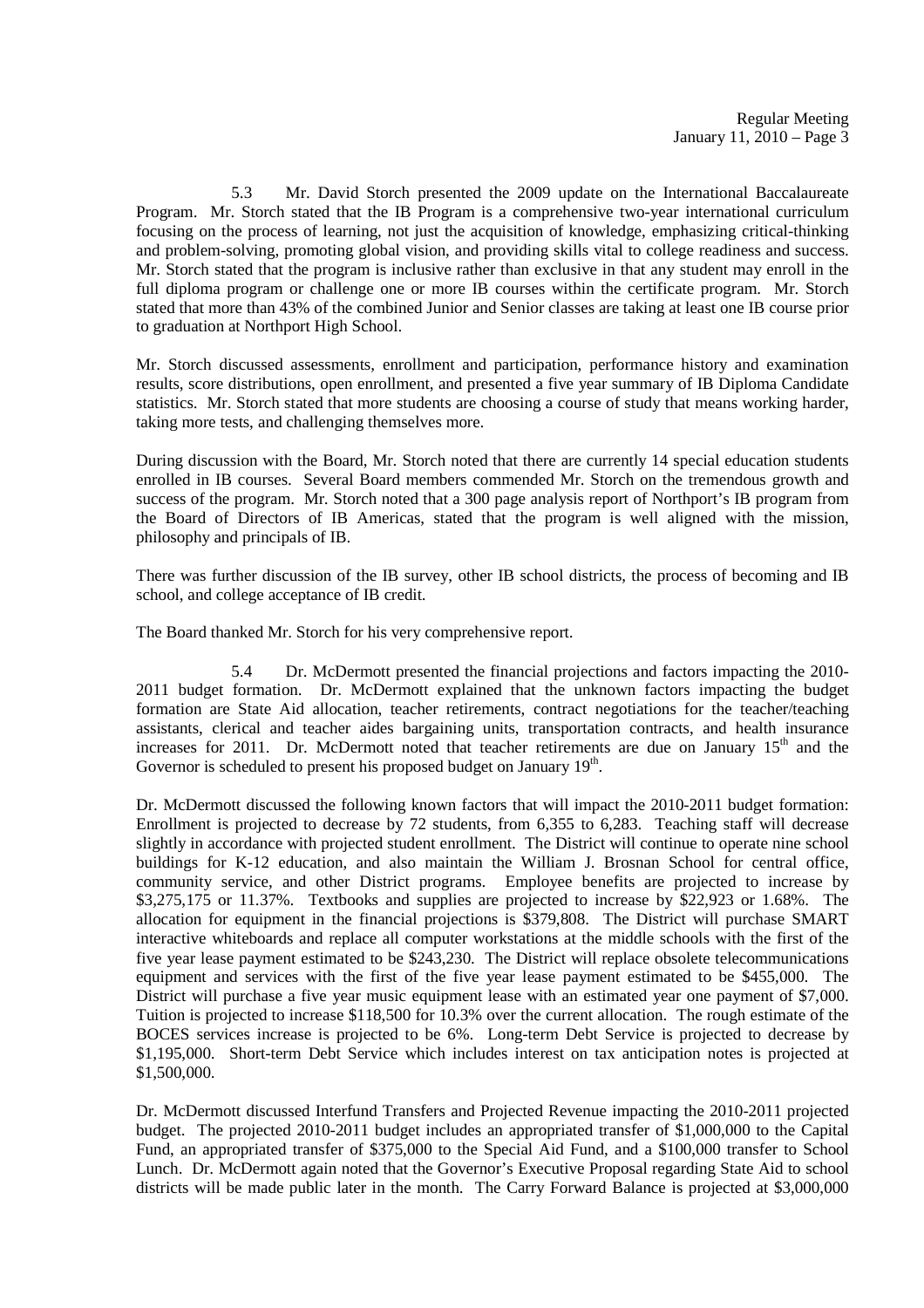and the District is projecting a decrease in the assessed value for the 2010-2011 fiscal year of \$160,000 or approximately .20%.

Dr. McDermott stated that if the adopted 2009-2010 budget was rolled over to 2010-2011 the budget amount would be \$155,265,369 with a budget-to-budget dollar increase of \$8,996,508, a budget-to-budget percent increase of \$6.15%, and a tax rate percent increase of 7.44%.

Dr. McDermott stated that this is not the proposed 2010-2011 budget and that information and guidance from the Board is needed in the formulation of the proposed 2010-2011 budget with regards to programs and budget lines.

There was a brief discussion by the Board regarding the unknown factors impacting the 2010-2011 budget and postponing budget direction to the Superintendent until after the teacher retirement deadline and the Governor's budget address to allow the Board to have better evaluation of those factors.

Motion was made by Trustee Dragone, seconded by Trustee Ingraham, to defer giving the superintendent budget direction until the February  $8<sup>th</sup>$  meeting.

Unanimously carried.

There was further brief discussion regarding the upgrade to telecommunications, BOCES lease, Capital Fund Transfer, School Lunch Transfer, and mandated employee benefits increase.

 5.5 The President of the Board reviewed the upcoming Board of Education meetings scheduled for January 25<sup>th</sup>, February 8<sup>th</sup> and February 22<sup>nd</sup>. President Waldenburg stated that, as previously discussed, the Board will consider nominations for Vice President at the January 25<sup>th</sup> meeting, and will provide budget direction to the Superintendent at the February  $8<sup>th</sup>$  meeting.

# 6. COMMUNICATIONS

There were no letters of communication.

# 7. PUBLIC PARTICIPATION

Name Comment

Jean Baron Requested that the UTN-EN be allowed to send out emails through the PTA. Asked UTN-EN why there are two security monitors sitting at the high school front desk and what the criteria is in deciding how many crowd supervisors attend sporting events.

Dr. McDermott stated that the PTA operates independently from the school District and Ms. Baron would have to request permission from them regarding their email. Dr. McDermott requested that Ms. Baron call her office in the morning to further discuss her incident with the high school security monitors.

In regard to crowd supervisors, Dr. McDermott stated that the number of supervisors is based upon each event with input from Mr. Cronin and building principals. Several board members stated that the crowd supervisors are there to be proactive in protecting the students and the spectators in case something unexpected happens.

Andrew Rapeijko Stated that he received the first new elementary report card and he was disappointed Parent that students are not receiving the pluses and minuses which were on the previous report cards.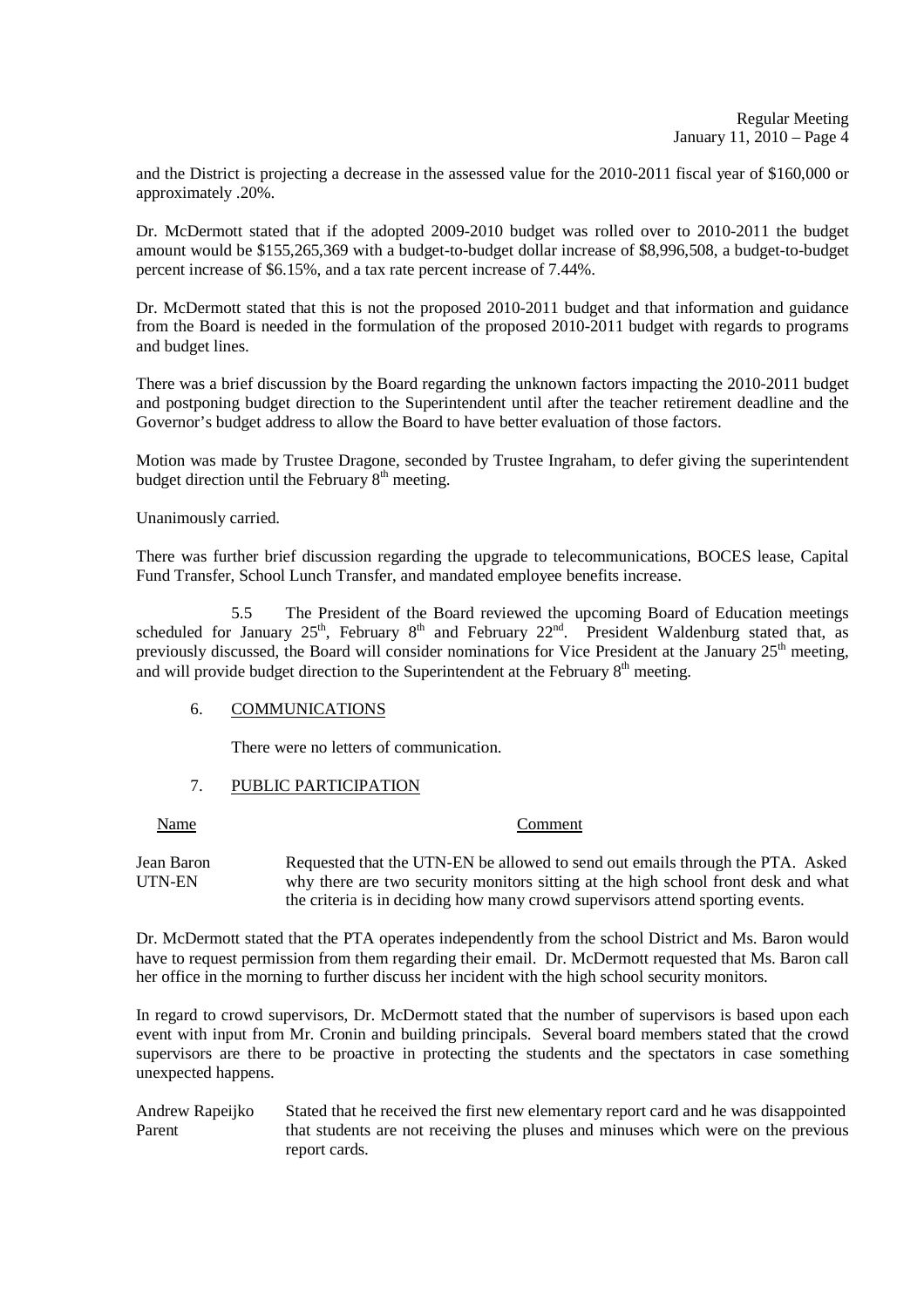Dr. McDermott stated that she would discuss Mr. Rapiejko's concerns with the principals and teachers.

In response to a question from a Board member, Mr. Rapiejko stated that it was helpful to have online access to the report cards before the teacher conference.

Motion was made by Trustee Wills, seconded by Trustee Dragone, to approve all items under 8. and 9., including Supplemental 8.1.1 (Schedule A -  $#14-37$ ), Supplemental 8.1.2 (Schedule B -  $#3-4$ ), Supplemental 8.1.3 (Schedule D - #1-22), Supplemental 9.3 (Transfer of Funds), Supplemental 9.4 (Grant Application), and excluding severed item 8.4.

# 8. SUPERINTENDENT'S REPORT, GENERAL - FOR BOARD ACTION

 8.1 Personnel Schedules, each dated January 11, 2010, and each attached and made part of the official minutes:

| 8.1.1 | Schedule A | - Certified Staff (including Supplemental A)       |
|-------|------------|----------------------------------------------------|
| 8.1.2 | Schedule B | Non-Instructional Staff (including Supplemental B) |
| 8.1.3 | Schedule D | - Extra Pay                                        |
| 8.1.4 | Schedule J | - Committee on Special Education                   |
| 8.1.5 | Schedule L | - PDC UTN                                          |

# 8.2 Budget Vote & Election of Trustees, 2010

8.2.1 Adopting the 2010-2011 Schedule of Voting Details

 8.2.2 Appointing the following members to the Board of Registry to serve for thirty days following the Annual Vote and Election on May 18, 2010:

|     | Fifth Avenue School       | - Lillian Buergers, Clara Pryor                                   |  |
|-----|---------------------------|-------------------------------------------------------------------|--|
|     | Dickinson Avenue School   | Maritza Dornheim, Gloria Sarser                                   |  |
|     | William J. Brosnan School | James Mahoney, Pearl Gostkowski                                   |  |
| 8.3 |                           | Receiving for a second reading and adopting the following policy: |  |

- 8.3.1 Policy #6685 *"False Claims, Fraud Prevention and Detection"*
- 8.4 SEVERED second reading and adoption of the following textbook:
	- 8.4.1 Basic Steps to Reading Rhythm James Guarnieri JG Music 1 Instrumental Band Lessons

The Board requested the Superintendent to get an opinion from legal counsel regarding the appropriateness of adopting a book authored by one of the District's teachers.

#### 9. SUPERINTENDENT'S REPORT, FINANCIAL - FOR BOARD ACTION

9.1 Taking specified action on the following BIDS:

 EDUCATIONAL 9.1.1 Award – Kindergarten – Fifth Grade Supplies

BUILDINGS AND GROUNDS

9.1.2 Award – Hardware and Automotive Parts and Service